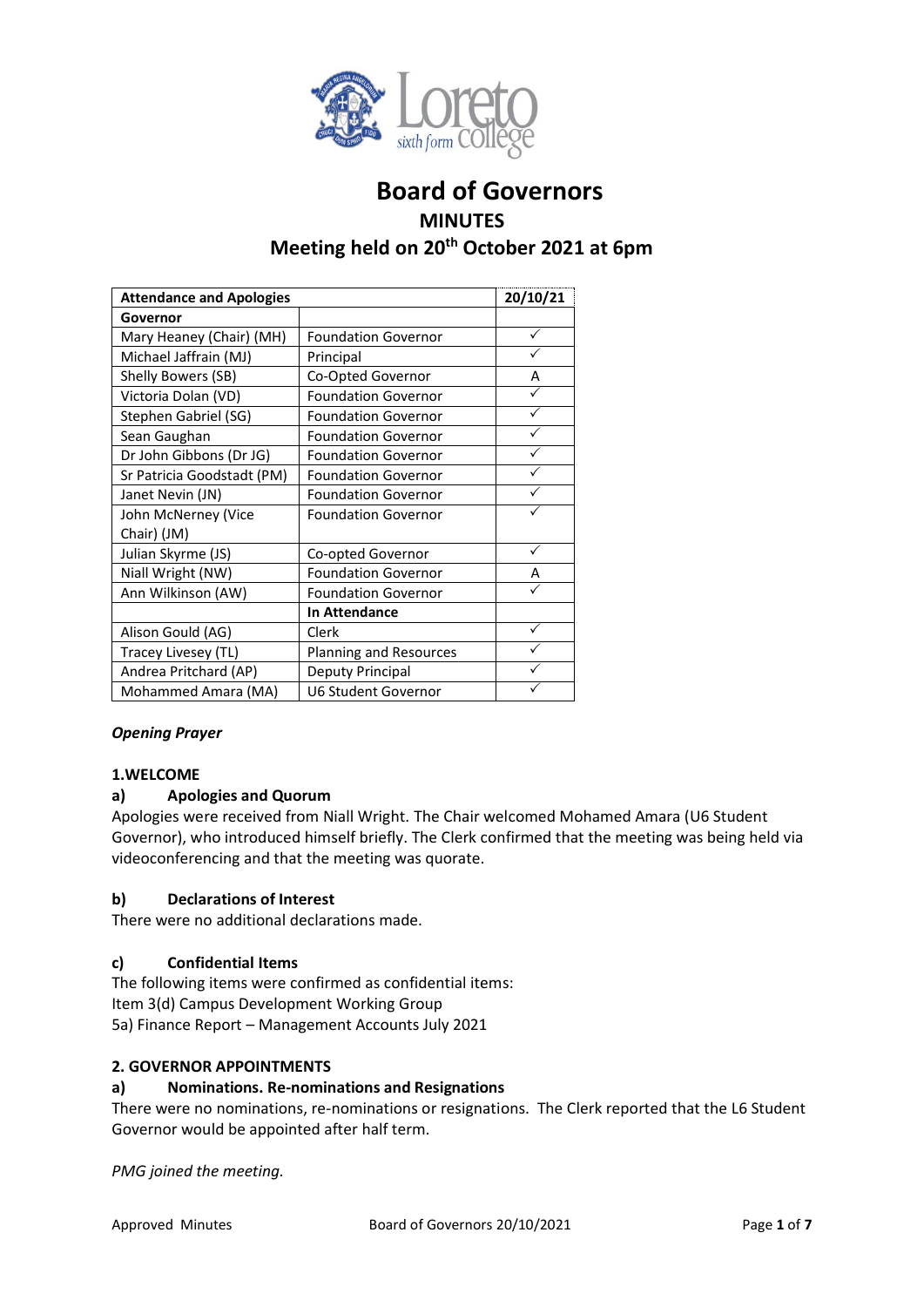# **3. MINUTES**

### **a)Minutes of the Board meeting of July 2021**

The minutes were reviewed by the Governors. Minor typographical amendments were noted.

# **RESOLUTION R1 The minutes of the meeting held on 8 July 2021 were approved as an accurate record of the meeting.**

### **b)Matters arising from the Board minutes of July 2021**

The matters arising were reported on as follows:

| Reference    | <b>Action</b>                                                                                    | <b>Report/Status</b>                                                                  |
|--------------|--------------------------------------------------------------------------------------------------|---------------------------------------------------------------------------------------|
| AP1 10/12/20 | Student Governors to be appointed.                                                               | Appointment of U6 governor noted.<br>Appointment of L6 governor due<br>November 2021. |
| AP2 31/10/20 | Link between SEND funding and<br>expenditure to be reviewed by<br>governors.                     | Referred to Standards Committee<br>for detailed review.                               |
| AP18/7/21    | <b>Updated Strategic Objectives</b>                                                              | Completed.                                                                            |
| AP2 8/7/21   | Present written report on outcomes<br>of Staff Wellbeing Survey to Board in<br><b>March 2022</b> | Ongoing                                                                               |

### **c)Approved Minutes of Committees**

(i) Finance and General Purposes Committee held on 21/6/2021

The minutes were noted. There were no substantive comments on the minutes or matters arising.

#### **RESOLUTION R2 The minutes of the F&GP Committee (21/6/21) were adopted.**

(ii) Finance and General Purposes Committee held on 5/7/2021

The minutes were noted. There were no substantive comments on the minutes or matters arising.

#### **RESOLUTION R3 The minutes of the F&GP Committee (5/7/21) were adopted.**

(iii) Standards Committee (23/6/2021)

The minutes were noted. There were no substantive comments on the minutes or matters arising.

#### **RESOLUTION R4 The minutes of the Standards Committee (23/6/21) were adopted.**

#### **d) Verbal Reports/Unapproved Minutes from Committees for information**

(i) Finance and General Purposes Committee (5/10/2021)

The report was noted. The F & GP Committee Chair gave a brief verbal report.

(ii) Standards Committee (13/10/2021)

The Standards Committee Chair gave a brief verbal report and confirmed that key matters discussed were reflected in the agenda for this Board meeting.

# **ACTION AP1 The business cycle for the Standards Committee to be reviewed with a view of re-scheduling business in 2022/23 to even out workload (Clerk/JN/MH)**

*The student governor left the meeting.*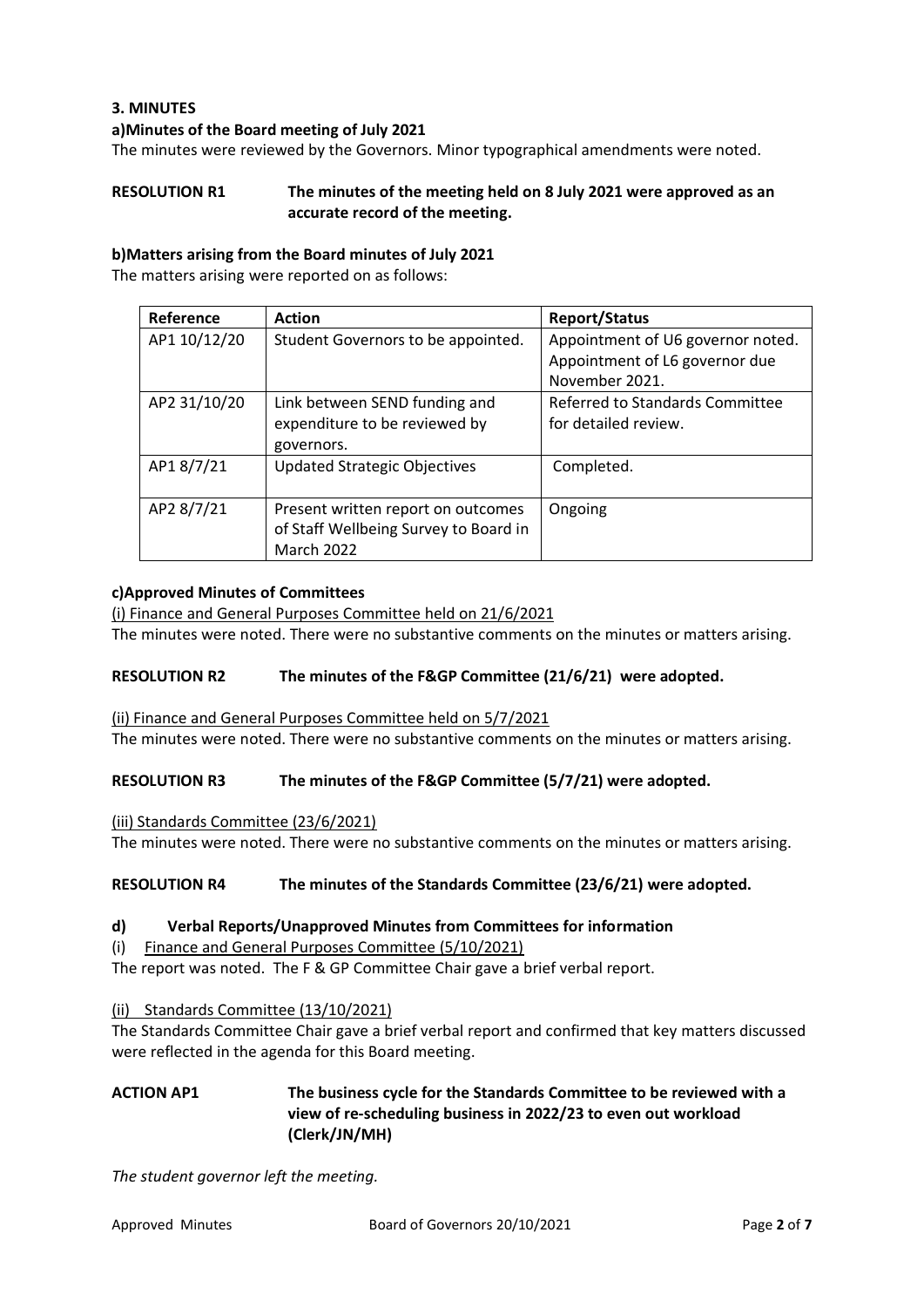## (iii) Campus Development Working Group (5/10/21) CONFIDENTIAL MINUTE

This minute may be issued on approval of the Chair.

*The student governor re-joined the meeting.* 

## **4. PRINCIPAL'S REPORT**

### **a) Executive Summary of Report**

The reported was noted. The Principal highlighted:

- Significant increase in safeguarding needs.
- Some key activities taking place in person (e.g.: general RE, some enrichment, Open Days, Freshers Conference, UA92 visits, staff well-being visits), which is giving a greater sense of normality. Mary Ward Day has been postponed to Summer 2022.
- Successful new format of Open Day.

# *Governors asked questions about the trends in results and whether Loreto results were in line with national trends?*

The Principal confirmed that ACVIC conference highlighted the issues of comparability of results at national level. The College felt that the procedure it had introduced for TAGs was robust, evidenced by the fact that only one of the appeals launched was upheld and this did not result in a change of grade. The College's outcomes were in line with trends in the sector. In order to maintain its high standards of achievement, the College has put extensive plans in place to identify student standards at the start of the year and to identity gaps in knowledge to be addressed through interventions as early as possible.

## **b) COVID Verbal Update**

The Principal made a verbal report highlighting:

- Low number of active student cases and recent review of the measures put in place to mitigate transmission of COVID-19, which concluded that most measures should be continued.
- College has good mechanisms for communicated any changes to students and parents.

Governors were pleased to note that face-to-face assemblies were now taking place, particularly as Assemblies were valued as key mechanisms for communicating the Loreto ethos.

## **5. FINANCIAL MATTERS**

*The Student Governor left the meeting.* 

## **a) Management Accounts to 31.07.2021 (CONFIDENTIAL DISCUSSION ITEM)**

The management accounts were noted. The VP (Planning and Resources) highlighted the headline figures.

#### *Q: What is the impact of the operating surplus shown in the management accounts?*

The VP (Planning and Resources) confirmed that the final accounts for year ending 31/7/21 have not yet been submitted and there will be some adjustments to the management accounts. Both additional income and decreased expenditure have contributed to the surplus. Increased income relates primarily to additional student numbers. Much of the expenditure saving is related to exceptional circumstances of 2020/21 (e.g. lower energy costs and marketing events) and is a oneoff situation. The forecast going forward does not indicate large surpluses. There is significant doubt about ongoing government funding for Teachers Pension contributions and increased national insurance contributions and the outcome of Expenditure Review.

*Governors comments included:*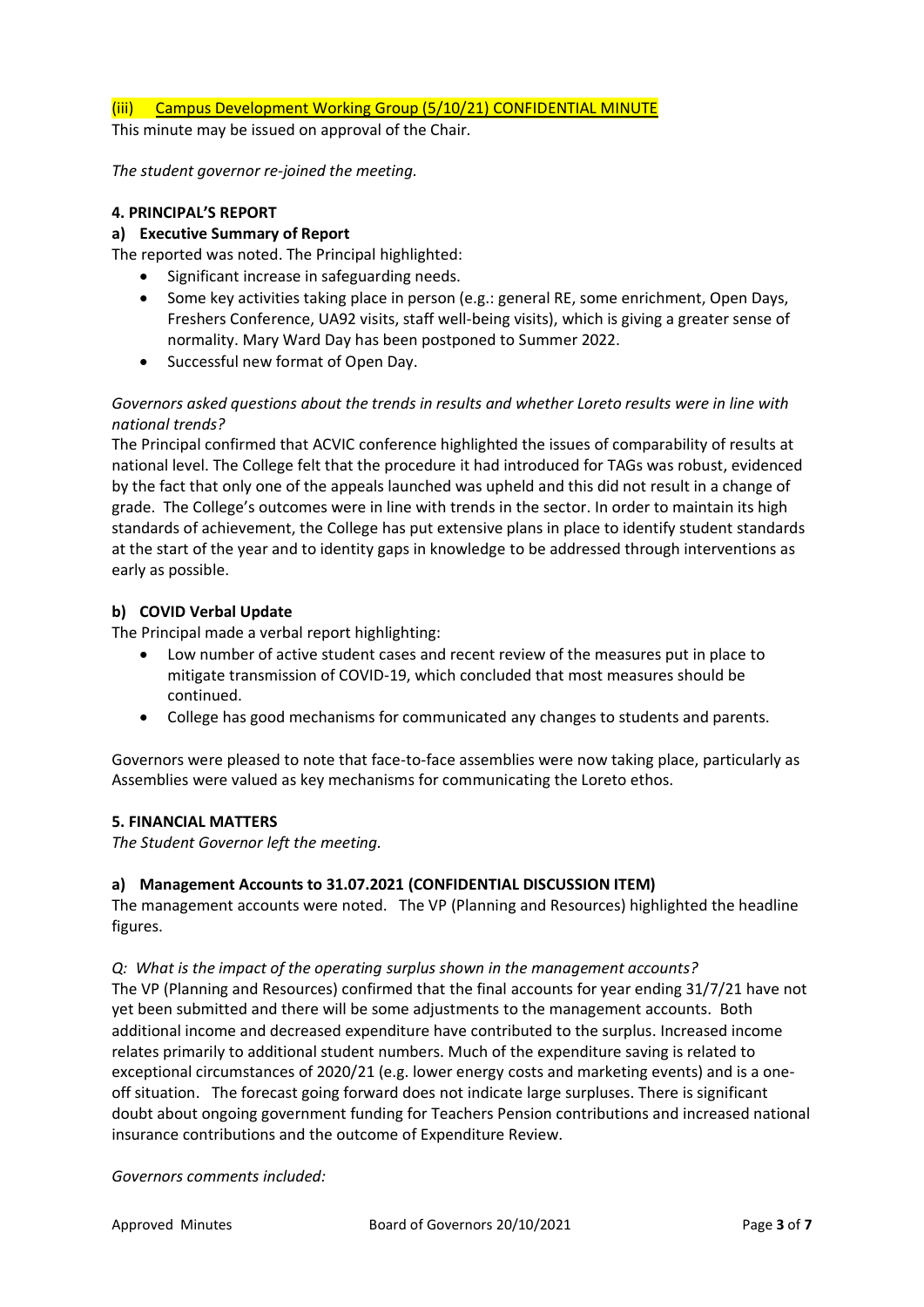- Commendation to the college for prudent financial management.
- Staff costs as a percentage of income are higher than the target rate.
- Increased pay awards are expected to be covered by existing budgets.
- Increased staffing to support students' mental health has been overtaken by demand.

*Student Governor re-joined meeting.* 

## **b) Enrolment Report**

The report was noted. VP (Planning and Resources) reported that:

- The college had reached its enrolment target and it was anticipated that the funding target would be reached.
- Progression rates from L6 to U6 are very similar to 2020/21

## **6. CURRICULUM MATTERS (TL/MJ)**

# **a) Overview of Examinations Summer 2021 (TL/MJ)**

The reports were noted. The Principal reported that;

- Results met or exceeded national and sixth form college averages.
- Students progression to university, training or paid employment has been very positive.
- the College Development Plan 2021/22 identified any curriculum areas and high-level themes for improvement during the year.

Governors noted that it was estimated that around 12,000 man hours had been spent in developing TAGs and that QTAGs are now being submitted for BTECs following retrospective requests from Pearson Exam Board.

## **b) Safeguarding & Child Protection Report (AP)**

The report was noted. The Deputy Principal highlighted:

- Significant increase in safeguarding need, with most needs being related to mental health, young carer status and home life concerns.
- 163% increase over previous year) in disclosures received by end of September
- Ongoing training programme for staff
- Longer waiting list for counselling services despite increased numbers of counsellors and wellbeing officers and additional time allocated to Heads of Hall for pastoral support.
- Growth in need reflects national trends.

## *Comments*

Governors were concerned about the increased number and severity of cases requiring support and requested regular monitoring of adequacy of College Resources to meet need.

## **ACTION AP2 Training to be provided for governors on Peer on Peer Abuse (Deputy Principal)**

#### **7. COLLEGE DEVELOPMENT PLAN**

The documents circulated were noted. The Principal reported that:

- Most actions in the plan of 2020/21 had been completed; those not completed had been delayed due to COVID.
- Plan was monitored monthly.

# **ACTION AP3 Highlight areas in College Development Plan which are related to COVID (Principal)**

## **8. GOVERNANCE MATTERS**

**a) Governors' Away Day – Report and Action Plan**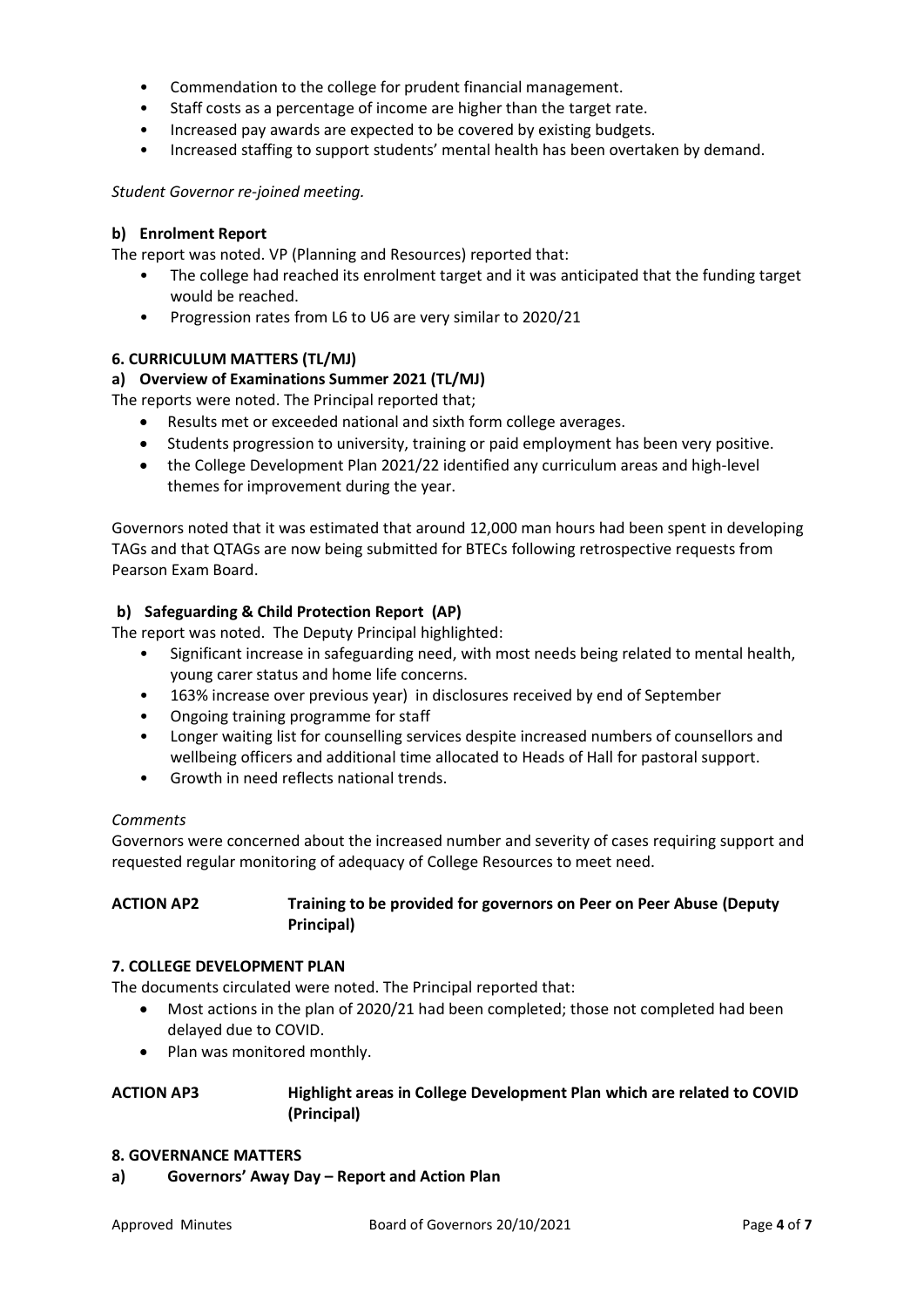MH thanked JS for his contribution to the planning of the Away Day.

MH reported that a consultant had been engaged for scoping a review of the curriculum, with particular focus on the impact of the introduction of T-level qualification route, with an initial report to be provided in January 2022.

# **ACTION AP4 Circulate Terms of Reference for the Scoping Project (MH/Clerk)**

### **b) Chair's Report (including decisions taken by Chair's Action)**

MH made a verbal report, highlighting:

- No matters had been approved by Chair's Action
- Deferral of discontinuation of BTEC funding has been proposed but not yet agreed.
- ACVIC Conference considered academisation opportunities and comparative outcomes for the sector. Proposals are being developed which would allow Catholic Sixth Form Colleges to academise and retain their catholic character, although no timescale was set for the proposals.

Governors made suggestions on how academisation could be best considered by the Board, including advice from external education consultants, the College's legal and financial advisers and Catholic Education Service.

### **c) Clerk's Report**

The Clerk outlined the availability of online governance training webinars provided by SFCA and AOC.

## **d) Update on OFSTED Educational Inspection Framework**

The report was noted. VP (Planning and Resources) reported that:

- The College's inspection plan has been reviewed and updated.
- Feedback received from Colleges recently inspected confirmed inspection visits had a focus on curriculum responses to COVID and lockdowns, assessment of gaps in learning, safeguarding/Sexual Abuse and Peer on Peer Abuse).

## **9. REVIEW OF COLLEGE POLICIES.**

## **a) Policies for Review Considered by FGP**

(i) Cookies

The policy was noted and reviewed. Governors made a number of comments.

| <b>ACTION AP5</b> | This Cookies policy to be revised and approved by Chair's Action |
|-------------------|------------------------------------------------------------------|
|                   | $(VP-PSR)$                                                       |

(ii) Information Security

The policy was noted and reviewed.

#### **RESOLUTION R5 The Information Security Policy was approved**

(iii) Data Protection

The policy was noted and reviewed.

#### **RESOLUTION R6 The Information Security Policy was approved**

(iv) Disciplinary

The policy was noted and reviewed.

#### **RESOLUTION R7 The Disciplinary Policy was approved**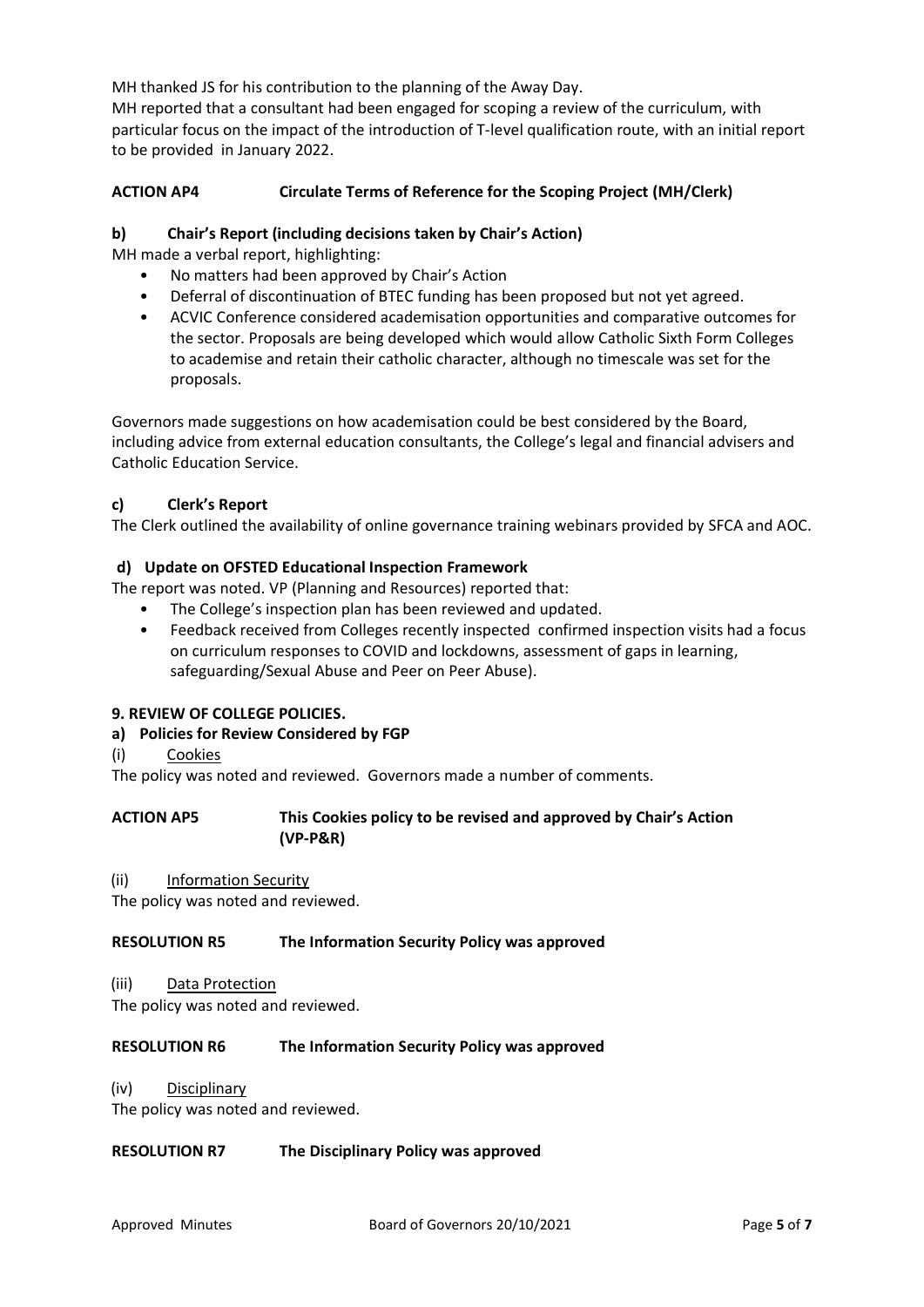### (v) Safer Recruitment and Selection

The policy was noted and reviewed.

# **RESOLUTION R8 The Safer Recruitment and Selection Policy was approved**

(vi) CCTV

The policy was noted and reviewed.

# **RESOLUTION R9 The CCTV Policy was approved**

## **b) Policies for Review Considered by Standards Committee**

(i) Anti-Bullying Policy

The policy was noted and reviewed.

### **RESOLUTION R10 The Anti Bullying Policy was approved**

(ii) Mental Strength and Health Policy

The policy was noted and reviewed.

# **RESOLUTION R11 The Mental Strength and Health Policy was approved**

(iii) Behaviour Policy

The policy was noted and reviewed.

### **RESOLUTION R12 The Behaviour Policy was approved**

(iv) Safeguarding and Child Protection Policy The policy was noted and reviewed.

## **RESOLUTION R13 The Safeguarding and Child Protection Policy was approved**

(v) Prevent Policy The policy was noted and reviewed.

## **RESOLUTION R14 The Prevent Policy was approved**

(vi) E safety The policy was noted and reviewed.

## **RESOLUTION R15 The E-Safety Policy was approved**

(vii) Social Media The policy was noted and reviewed.

## **RESOLUTION R16 The Social Media Policy was approved**

## **10. LORETO TRUST BOARD UPDATE**

Sr PG made a verbal report highlighting:

- induction for new staff had been completed via Zoom, to be supplemented by F2F training in March 2022.
- training for governors